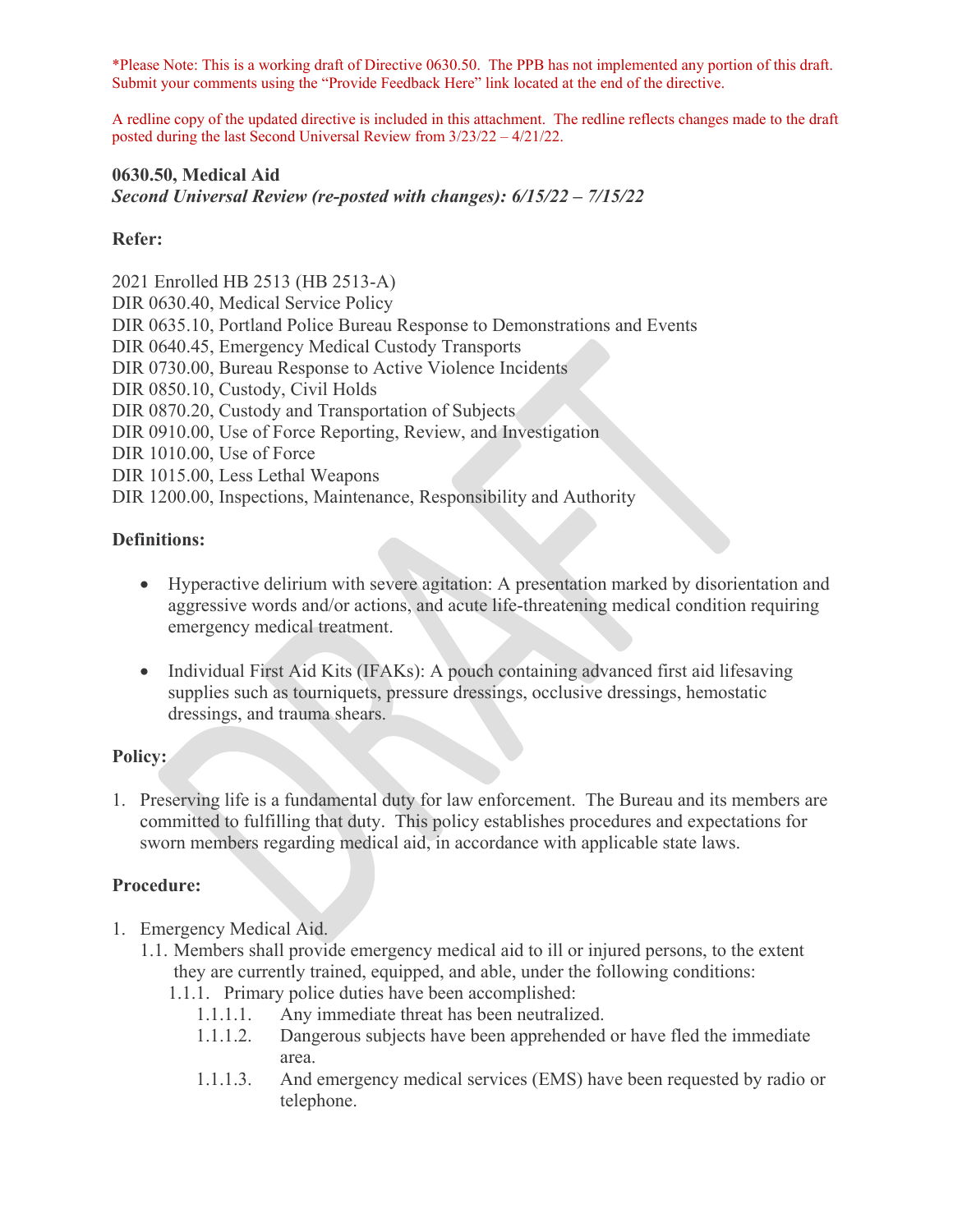\*Please Note: This is a working draft of Directive 0630.50. The PPB has not implemented any portion of this draft. Submit your comments using the "Provide Feedback Here" link located at the end of the directive.

A redline copy of the updated directive is included in this attachment. The redline reflects changes made to the draft posted during the last Second Universal Review from 3/23/22 – 4/21/22.

When the above conditions have been met, members shall provide emergency medical aid as needed, within the scope of their Bureau training and with the equipment they have available.

- 2. Restrained Persons Having Difficulty Breathing.
	- 2.1. When members encounter a restrained person suffering a respiratory or cardiac compromise, they shall request EMS immediately if:
		- 2.1.1. It is tactically feasible to request EMS; and
		- 2.1.2. The member has access to communications.
- 3. Hyperactive Delirium with Severe Agitation.
	- 3.1. When members encounter a person who they suspect is suffering from hyperactive delirium with severe agitation, they shall call for EMS as soon as possible.
	- 3.2. Signs and symptoms include, but are not limited to: disorientation, aggressive words and/or actions, thrashing movements, inexplicable nudity, lack of tiring, incoherent speech, and attraction to reflective surfaces.
- 4. Additional Requirements for Post-Force Medical Aid.
	- 4.1. Members shall request EMS as soon as possible after using force on a person who:
		- 4.1.1. Is injured;
		- 4.1.2. Complains of injury;
		- 4.1.3. Is a child who is known to be, or obviously under age fifteen (15);
		- 4.1.4. Is known to be or obviously pregnant;
		- 4.1.5. Is known to be or obviously medically fragile.
	- 4.2. Members shall continuously monitor the person for changes in skin or lip color, breathing, and levels of consciousness. If the person's condition worsens, the member shall immediately notify EMS.
	- 4.3. If a person complains of or appears to be experiencing respiratory distress (e.g., positional asphyxia), members shall perform the following as soon as possible:
		- 4.3.1. If a member's body weight is impeding a subject's breathing, the member shall remove their body weight.
		- 4.3.2. Request EMS.
		- 4.3.3. Check and continue to monitor the person's breathing and pulse until EMS arrives.
		- 4.3.4. If medically appropriate, place the person in a seated position or position the person on their side to facilitate breathing.
	- 4.4. CEW Procedures.
		- 4.4.1. When a CEW is deployed in probe mode:
			- 4.4.1.1. If the probes are embedded in the skin, members shall request Portland Fire and Rescue for removal and any necessary medical treatment.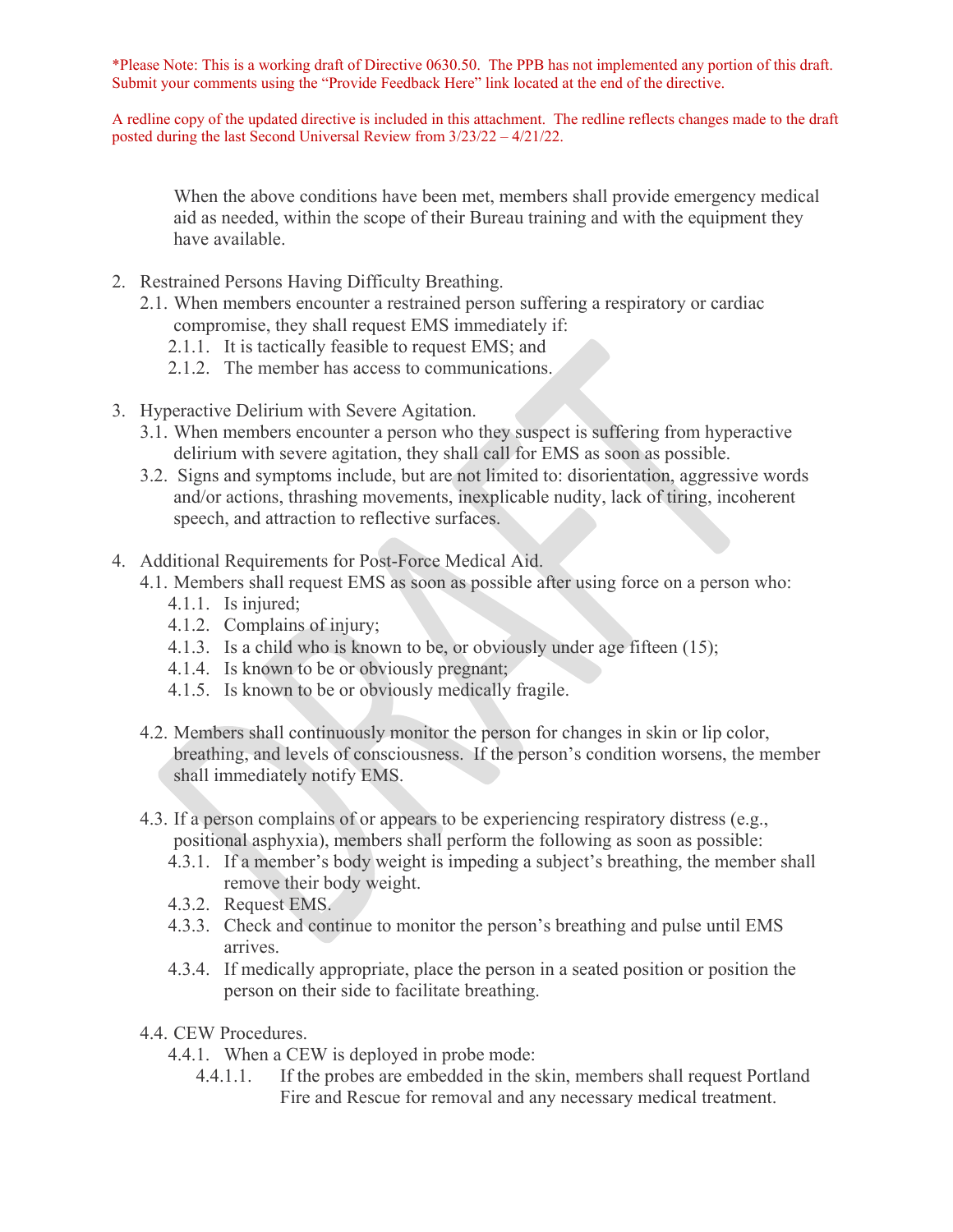\*Please Note: This is a working draft of Directive 0630.50. The PPB has not implemented any portion of this draft. Submit your comments using the "Provide Feedback Here" link located at the end of the directive.

A redline copy of the updated directive is included in this attachment. The redline reflects changes made to the draft posted during the last Second Universal Review from 3/23/22 – 4/21/22.

- 4.4.1.1.1. If they are outside of Portland Fire and Rescue's response area, members shall contact the applicable fire department or EMS for the location.
- 4.4.1.2. When probe removal is the only medical treatment needed, members should advice the Bureau of Emergency Communications (BOEC) that only Portland Fire and Rescue, not EMS, are needed.
- 4.4.2. When a member uses a CEW on a person in drive stun mode and no probes are deployed, EMS is not required on the scene unless medical treatment is otherwise necessary.
	- 4.4.2.1. Members shall request EMS if the CEW is deployed in drive stun mode on a person in a prohibited category (i.e., children under the age of fifteen; an individual who is known to be, or is obviously pregnant; a person who is known to be, or is obviously medically fragile).
- 5. Medical Supplies.
	- 5.1. Medical supplies shall be readily accessible to all members. Supplies are based on the types of injuries that could occur at the place of employment.
	- 5.2. One properly marked and sealed IFAK shall be available in each police vehicle.
		- 5.2.1. Members who use or open an IFAK, or find an IFAK with a broken seal in a vehicle, shall give the IFAK to their RU manager or designee and obtain a replacement for the vehicle.
	- 5.3. First Aid supplies shall be available on each floor of all Bureau facilities.
	- 5.4. Signs stating the location of First Aid supplies shall be posted in conspicuous locations within work areas.
	- 5.5. RU managers are responsible for the annual inspection, maintenance, inventory, and condition of IFAKs and First Aid supplies. IFAKs shall be inspected at the time of fleet inspections.
	- 5.6. Members shall only use medical supplies they are trained to use and that are approved by the Bureau Tactical Emergency Casualty Care (TECC) Committee.

[Provide Feedback Here.](https://www.surveymonkey.com/r/2MNR5VS)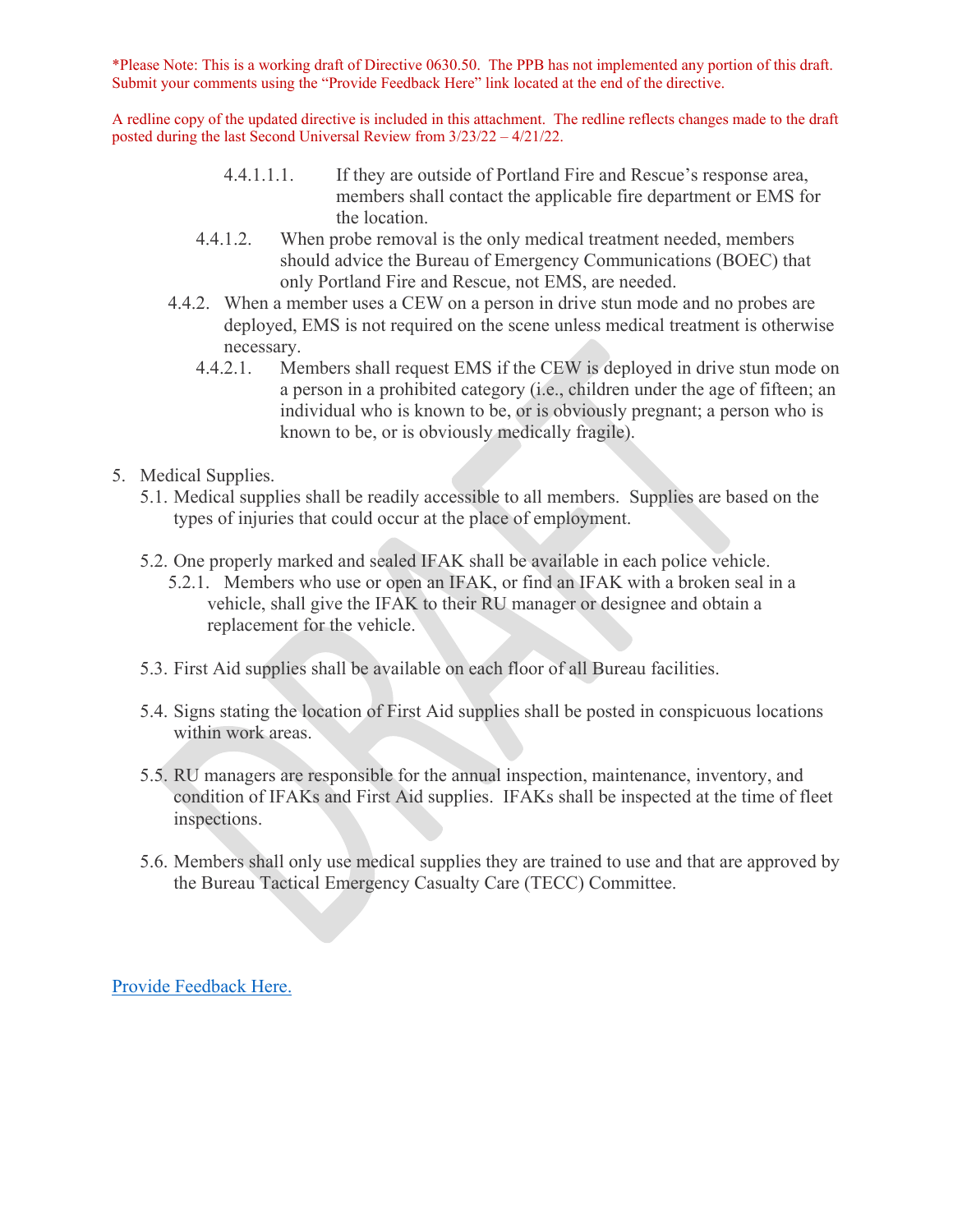#### **0630.50, Medical Aid**

## **Refer:**

2021 Enrolled HB 2513 (HB 2513-A) DIR 0630.40, Medical Service Policy DIR 0635.10, Portland Police Bureau Response to Demonstrations and Events DIR 0640.45, Emergency Medical Custody Transports DIR 0730.00, Bureau Response to Active Violence Incidents DIR 0850.10, Custody, Civil Holds DIR 0870.20, Custody and Transportation of Subjects DIR 0910.00, Use of Force Reporting, Review, and Investigation DIR 1010.00, Use of Force DIR 1015.00, Less Lethal Weapons DIR 1200.00, Inspections, Maintenance, Responsibility and Authority

### **Definitions:**

- Hyperactive delirium with severe agitation: A presentation marked by disorientation and aggressive words and/or actions, and acute life-threatening medical condition requiring emergency medical treatment.
- Individual First Aid Kits (IFAKs): A pouch containing advanced first aid lifesaving supplies such as tourniquets, pressure dressings, occlusive dressings, hemostatic dressings, and trauma shears.

#### **Policy:**

1. Preserving life is a fundamental duty for law enforcement. The Bureau and its members are committed to fulfilling that duty. This policy establishes procedures and expectations for sworn members regarding medical aid, in accordance with applicable state laws.

#### **Procedure:**

- 1. Emergency Medical Aid.
	- 1.1. Members shall provide emergency medical aid to ill or injured persons, to the extent they are **adequately currently** trained, equipped, and able, under the following conditions:
		- 1.1.1. Primary police duties have been accomplished:
			- 1.1.1.1. Any immediate threat has been neutralized.
			- 1.1.1.2. Dangerous subjects have been apprehended or have fled the immediate area.
			- 1.1.1.3. And emergency medical services (EMS) have been requested by radio or telephone.

When the above conditions have been met, members shall provide emergency medical aid as needed, within the scope of their Bureau training and with the equipment they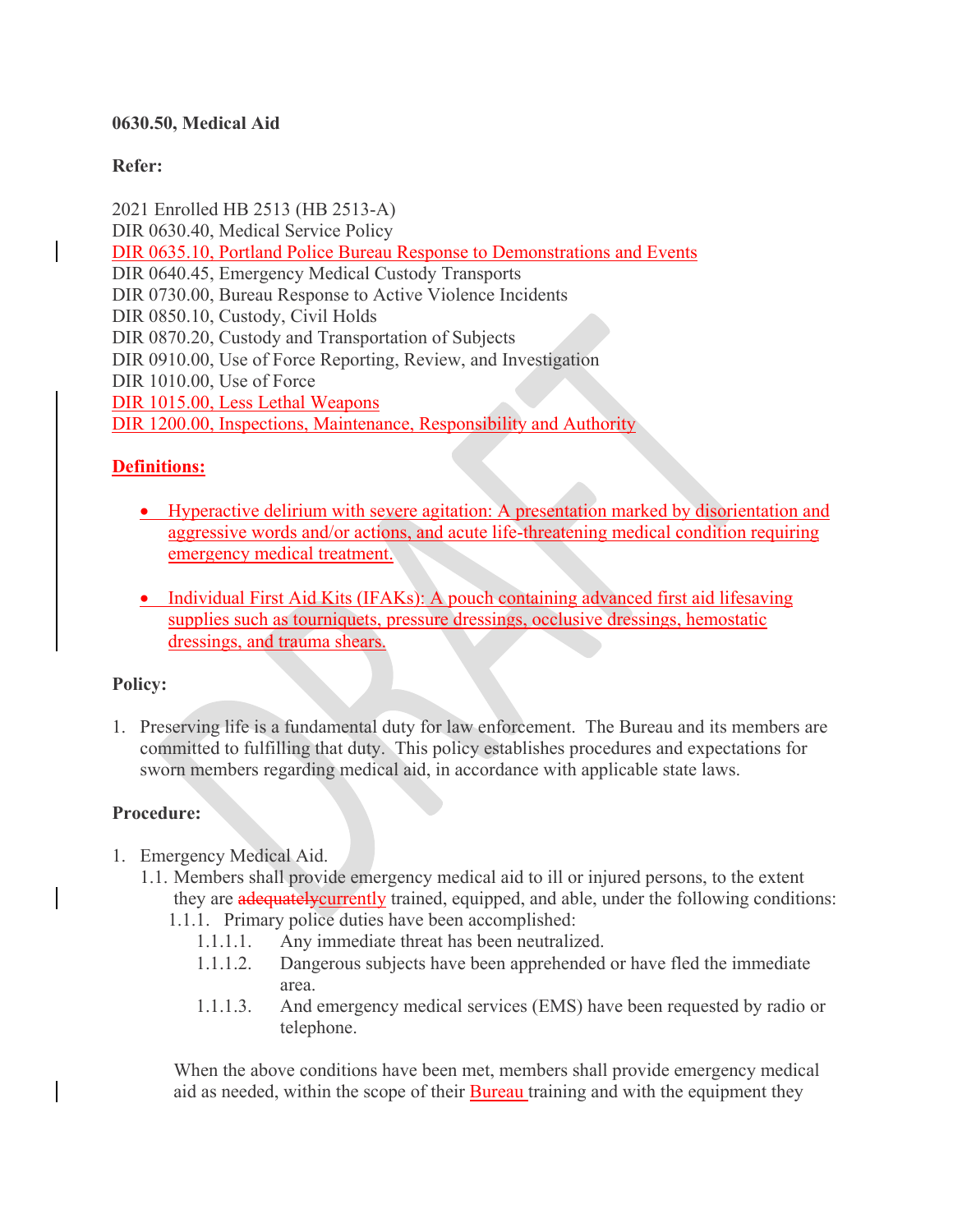have available. Members may provide Rescue Breathing if an authorized barrier mask is available.

- 2. Restrained Persons Having Difficulty Breathing.
	- 2.1. When members encounter a restrained person suffering a respiratory or cardiac compromise, they shall request EMS immediately if:
		- 2.1.1. It is tactically feasible to request EMS; and
		- 2.1.2. The member has access to communications.
- 3. Hyperactive Delirium with Severe Agitation.
	- 3.1. When members encounter a person who they suspect is suffering from hyperactive delirium with severe agitation, they shall call for EMS as soon as possible.
	- 3.2. Signs and symptoms include, but are not limited to: disorientation, aggressive words and/or actions, thrashing movements, inexplicable nudity, lack of tiring, incoherent speech, and attraction to reflective surfaces.

3.4.Additional Requirements for Post-Force Medical Aid.

- 3.1.4.1. Members shall request medical services at the earliest available opportunity EMS as soon as possible after using force on a person who:
	- **3.1.1.4.1.1.** Is injured;
	- **3.1.2.4.1.2.** Complains of injury;
	- 3.1.3. Is suffering or perceived to be suffering from excited delirium (before, during, or after the use of force);
	- 3.1.4.4.1.3. Is a child who is known to be, or obviously under age fifteen (15);
	- **3.1.5.4.1.4.** Is known to be or obviously pregnant;
	- **3.1.6.4.1.5.** Is known to be or obviously medically fragile.
- 3.2.4.2. Members shall continuously monitor the person for changes in skin or lip color, breathing, and levels of consciousness. If the person's condition worsens, the member shall immediately notify EMS.
- 3.3. Members shall provide known and reasonably necessary information to facilitate the injured person's transport to a medical facility for additional treatment if recommended by EMS. Refer to Directive 0630.45, Emergency Medical Custody Transports, for additional guidance on transporting injured subjects.
- 3.4. When transporting a person from hospital treatment to a correctional facility, members shall notify corrections staff of the person's injuries and medical treatment received, and provide the corrections staff with the person's medical release forms from the medical facility.
- 3.5.4.3. If a person complains of or appears to be experiencing respiratory distress (e.g., positional asphyxia), members shall perform the following as soon as **practical** possible: **3.5.1.4.3.1.** If a member's body weight is impeding a subject's breathing, the member

shall remove their body weight.

**3.5.2.4.3.2.** Request EMS.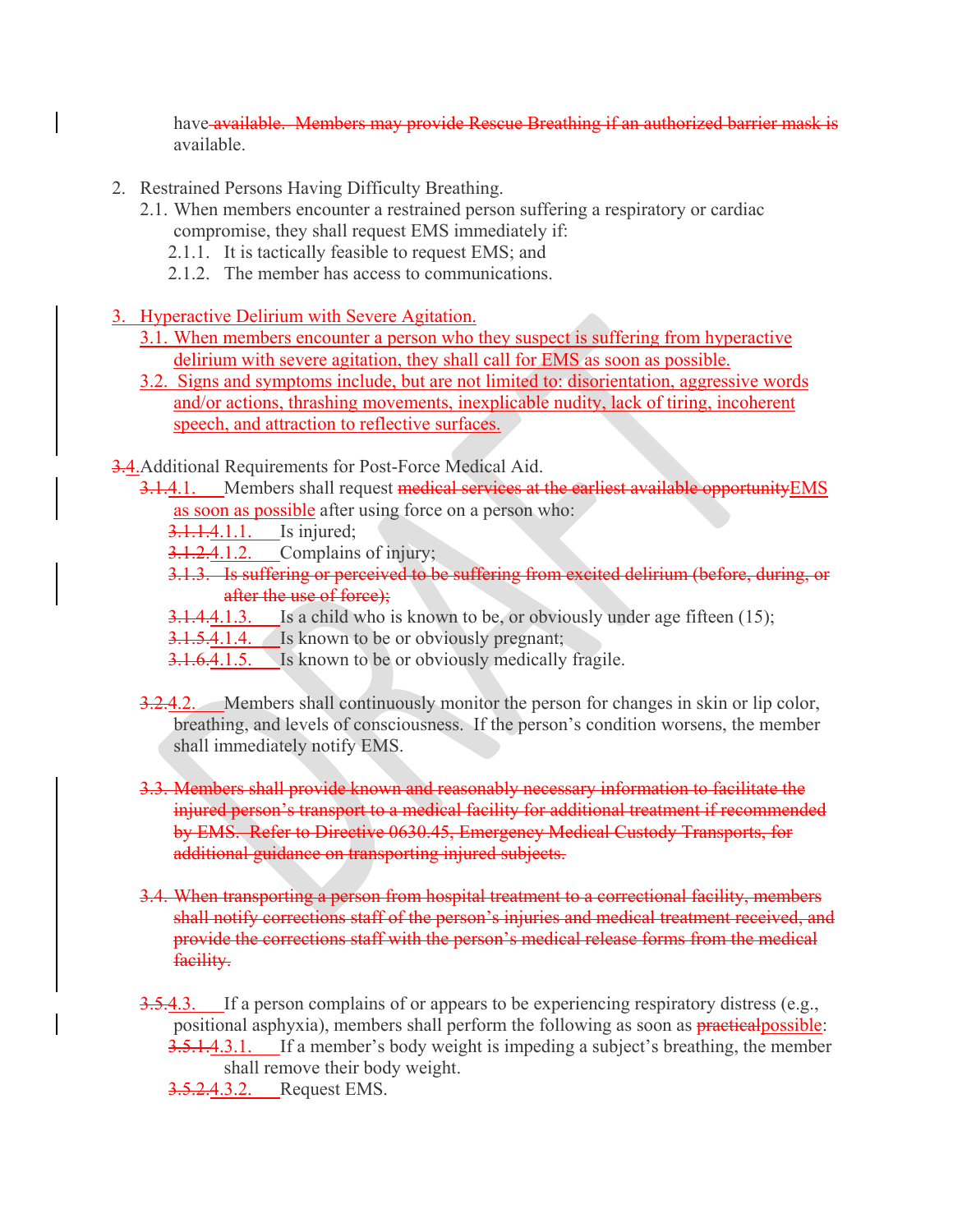- **3.5.3.4.3.3.** Check and continue to monitor the person's breathing and pulse until EMS arrives.
- 3.5.4.4.3.4. If medically appropriate, place the person in a seated position or position the person on their side to facilitate breathing.

3.6.4.4. CEW Procedures.

3.6.1.4.4.1. When a CEW is deployed in probe mode:

- 3.6.1.1.4.4.1.1. If the probes are embedded in the skin, members shall request Portland Fire and Rescue for removal and any necessary medical treatment.
	- 3.6.1.1.1.4.4.1.1.1. If they are outside of Portland Fire and Rescue's response area, members shall contact the applicable fire department or EMS for the location.
- 3.6.1.2.4.4.1.2. When probe removal is the only medical treatment needed, members should advice the Bureau of Emergency Communications (BOEC) that only Portland Fire and Rescue, not EMS, are needed.
- 3.6.2.4.4.2. When a member uses a CEW on a person in drive stun mode and no probes are deployed, EMS is not required on the scene unless medical treatment is otherwise necessary.
	- **3.6.2.1.4.4.2.1.** Members shall request EMS if the CEW is deployed in drive stun mode on a person in a prohibited category (i.e., children under the age of fifteen; an individual who is known to be, or is obviously pregnant; a person who is known to be, or is obviously medically fragile).
- 3.7. When members use force on a person suffering or perceived to be suffering from excited delirium (before, during or after the application of force), they shall request EMS to the seene.
	- 3.7.1. If EMS recommends transport, EMS will transport the subject to the hospital.
	- 3.7.2. If the individual is not a custody, and EMS declares the individual mentally competent, the individual can refuse treatment and transport.
- 3.8. Crowd Control.
	- 3.8.1. If a member lawfully uses chemical incapacitants, KIPs, or sound devices for crowd control or in a crowd, the member shall:
		- 3.8.1.1. Attempt to take injured persons to safety or allow injured persons to seek medical help, including from non-certified medics.
		- 3.8.1.2. Not prevent medical services, including from non-certified medics, from reaching injured persons.
		- 3.8.1.3. Take reasonable action to accommodate disabilities when issuing or enforcing order to disperse.

4.5. First AidMedical Supplies.

4.1.5.1. Emergency medical aidMedical supplies shall be readily accessible to all members. Supplies will beare based on the types of injuries that could occur at the place of employment.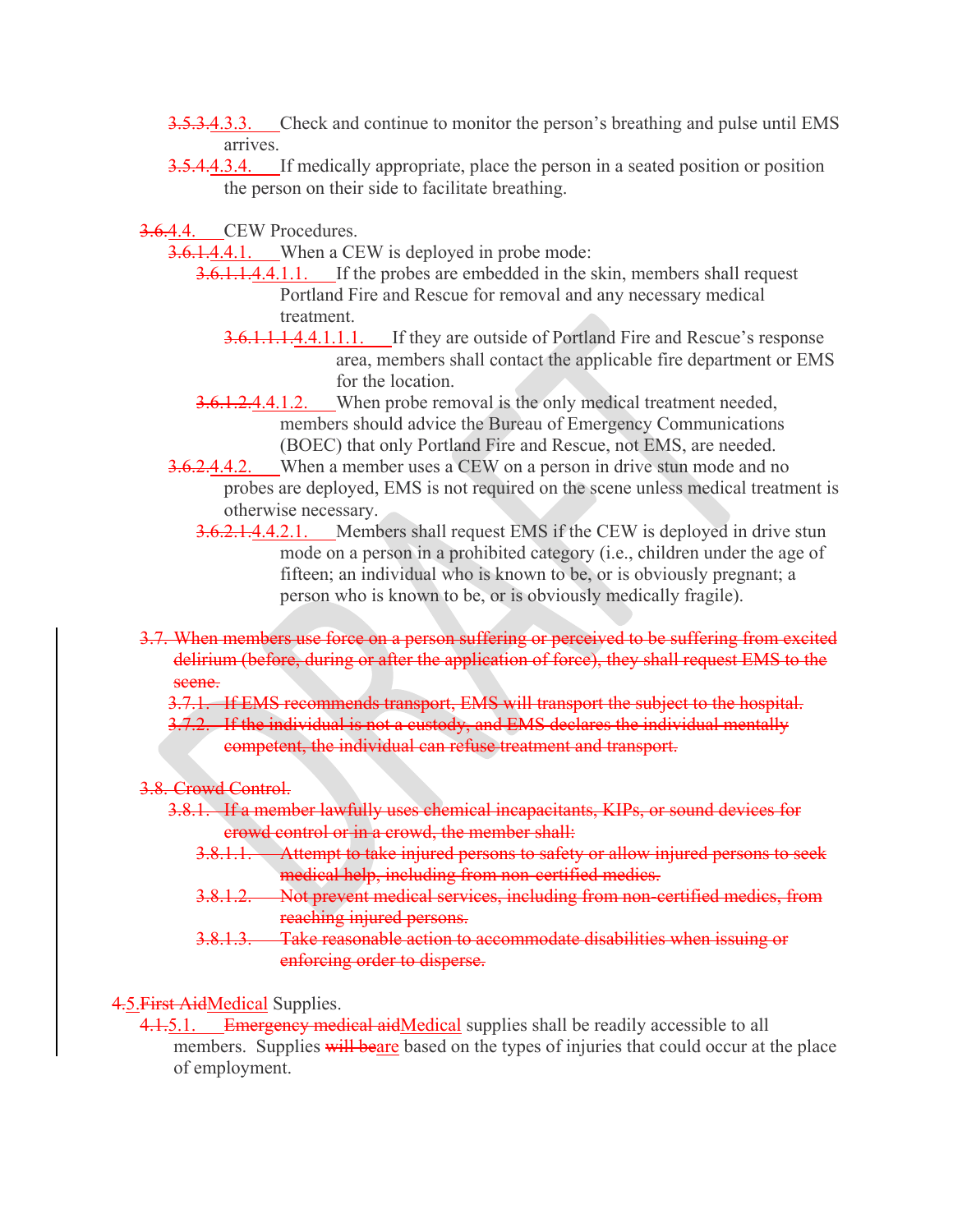- 5.2. One properly marked first aid container, adequate to protect contents from damage, deterioration, or contamination, and sealed IFAK shall be available in each marked patrol police vehicle, police motorcycle, and.
	- 5.2.1. Members who use or open an IFAK, or find an IFAK with a broken seal in a vehicle, shall give the IFAK to their RU manager or designee and obtain a replacement for the vehicle.
- 4.2.5.3. First Aid supplies shall be available on each floor of all Bureau facilities.
- 4.3.5.4. Signs stating the location of First Aid **kits** supplies shall be posted in conspicuous locations within work areas.
- 4.4.5.5. RU managers are responsible for the **quarterlyannual** inspection, maintenance, inventory, and condition of *first aid kits*.IFAKs and First Aid supplies. IFAKs shall be inspected at the time of fleet inspections.
- 4.5.5.6. Members shall only use medical aid supplies they are trained to use and that are approved by the Bureau Tactical Emergency Casualty Care (TECC) Committee.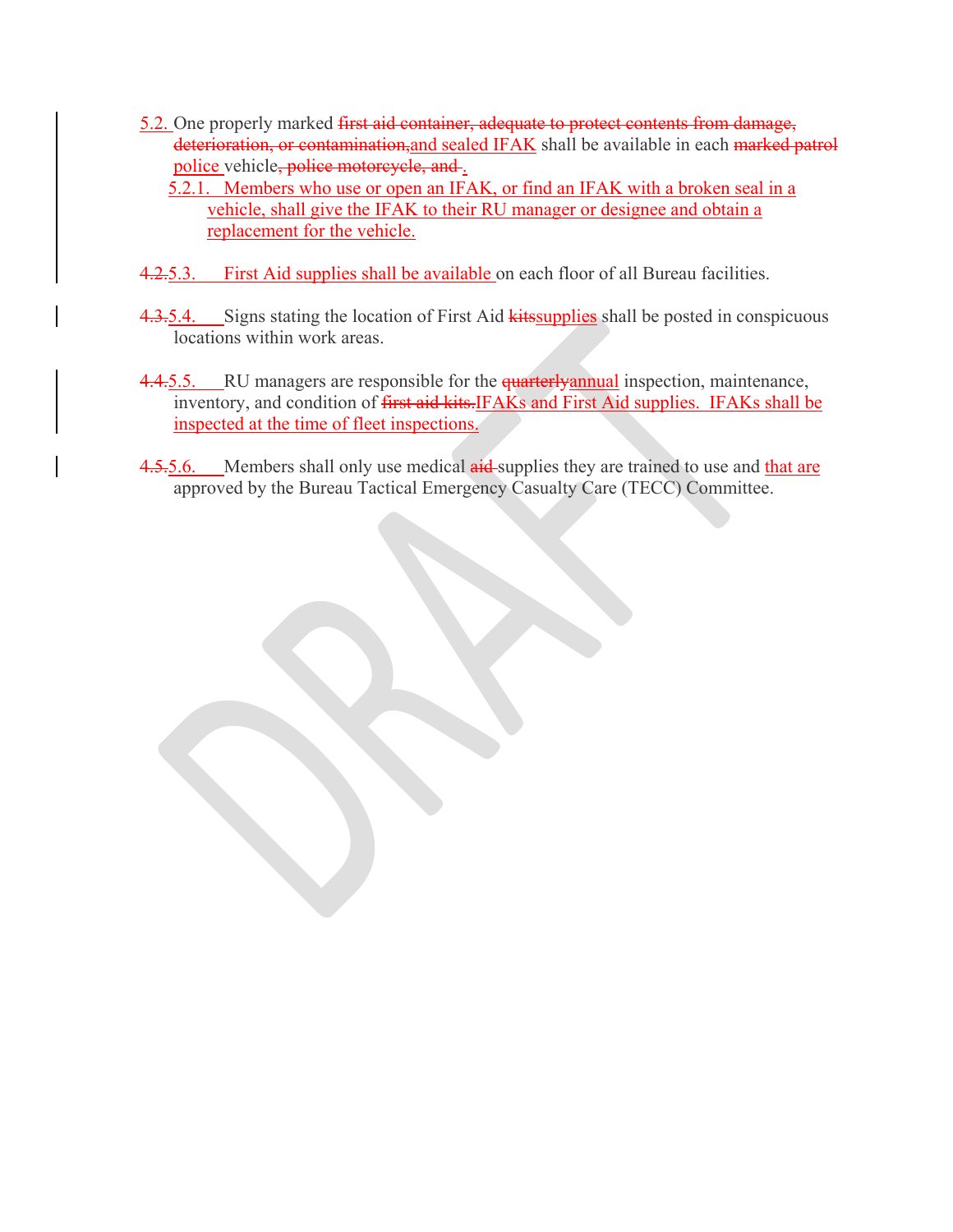# #1

## COMPLETE

| Collector:            | Web Link 1 (Web Link)               |
|-----------------------|-------------------------------------|
| Started:              | Tuesday, March 22, 2022 12:28:05 PM |
| <b>Last Modified:</b> | Tuesday, March 22, 2022 12:32:28 PM |
| Time Spent:           | 00:04:22                            |
|                       |                                     |

#### Page 1

#### **Q1**

Please provide feedback for this directive

Under section 3.8, I assume the intent of this language is to align PPB Directives with Oregon State law. The latest version of House Bill 4008 contains the language "when it is possible to do so safely" prior to outlining the requirements to render aid or allow someone to seek medical services. I would recommend including that language in this directive. Also, the language under section 3.8.1.3 does not relate to rendering medical aid. This language should be contained in 635.10 or whatever version replaces the Directive on Crowd Management/Control and outlines requirements around crowd dispersals.

#### **Q2**

**Respondent skipped this question**

Contact Information (optional - your name will be visible on PPB's website)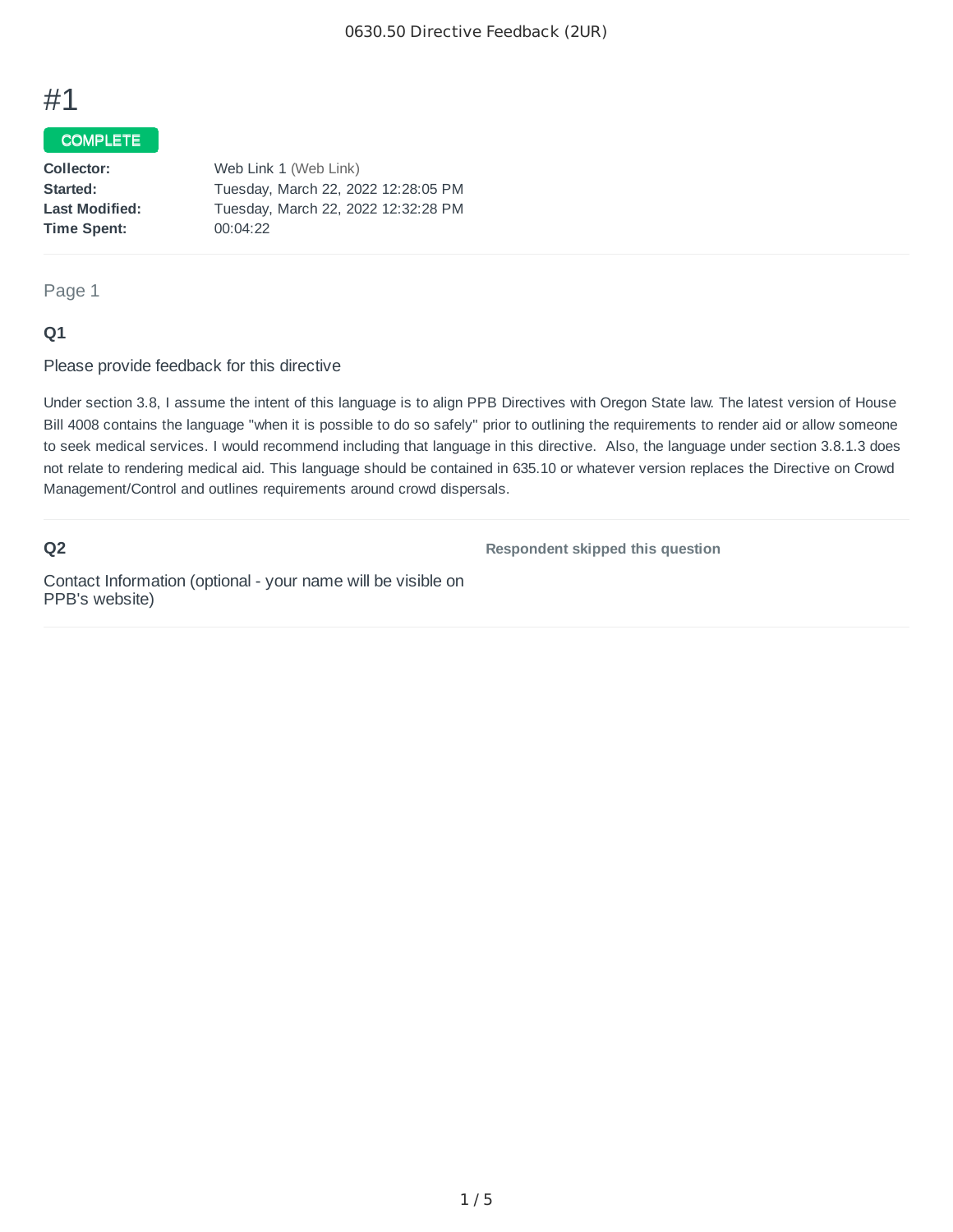# #2

#### COMPLETE

| Collector:            | Web Link 1 (Web Link)               |
|-----------------------|-------------------------------------|
| Started:              | Thursday, March 24, 2022 8:42:00 AM |
| <b>Last Modified:</b> | Thursday, March 24, 2022 8:43:26 AM |
| Time Spent:           | 00:01:26                            |
|                       |                                     |

Page 1

#### **Q1**

Please provide feedback for this directive

What are our expectations of a First Aid kit being in each vehicle? We have iFAK kits, but the first aid kits are all over the board. We will provide whatever, but want to make sure we are consistent. We have First AId kits in the RUs but not iFAK kits. They are two different things. Do we also need iFAK kits or those types of supplies in the RUs?

## **Q2**

Contact Information (optional - your name will be visible on PPB's website)

Name **LeAnn Barnett**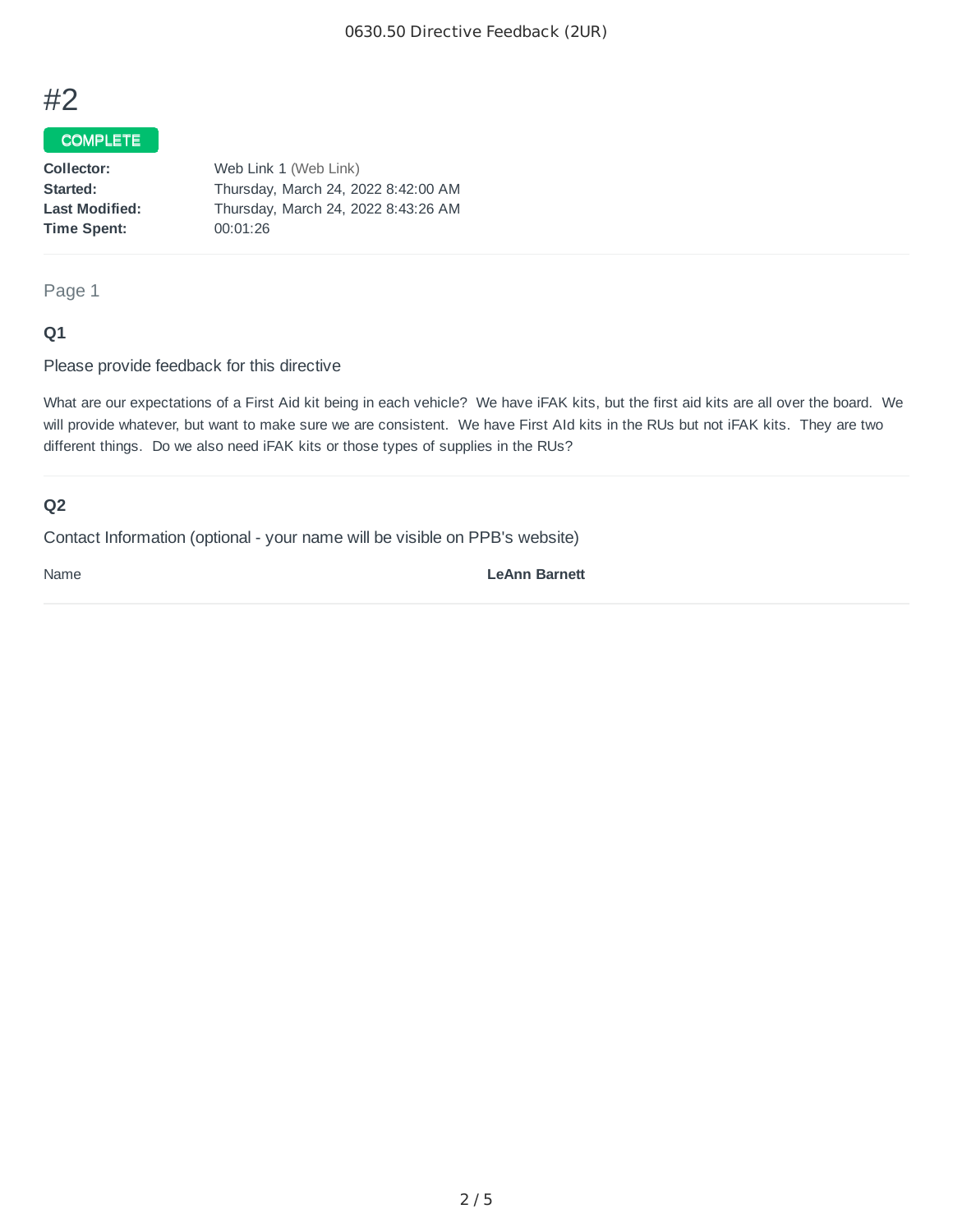# #3

# COMPLETE

| Collector:            | Web Link 1 (Web Link)                |
|-----------------------|--------------------------------------|
| Started:              | Wednesday, April 20, 2022 4:49:30 PM |
| <b>Last Modified:</b> | Wednesday, April 20, 2022 4:50:12 PM |
| Time Spent:           | 00:00:41                             |

Page 1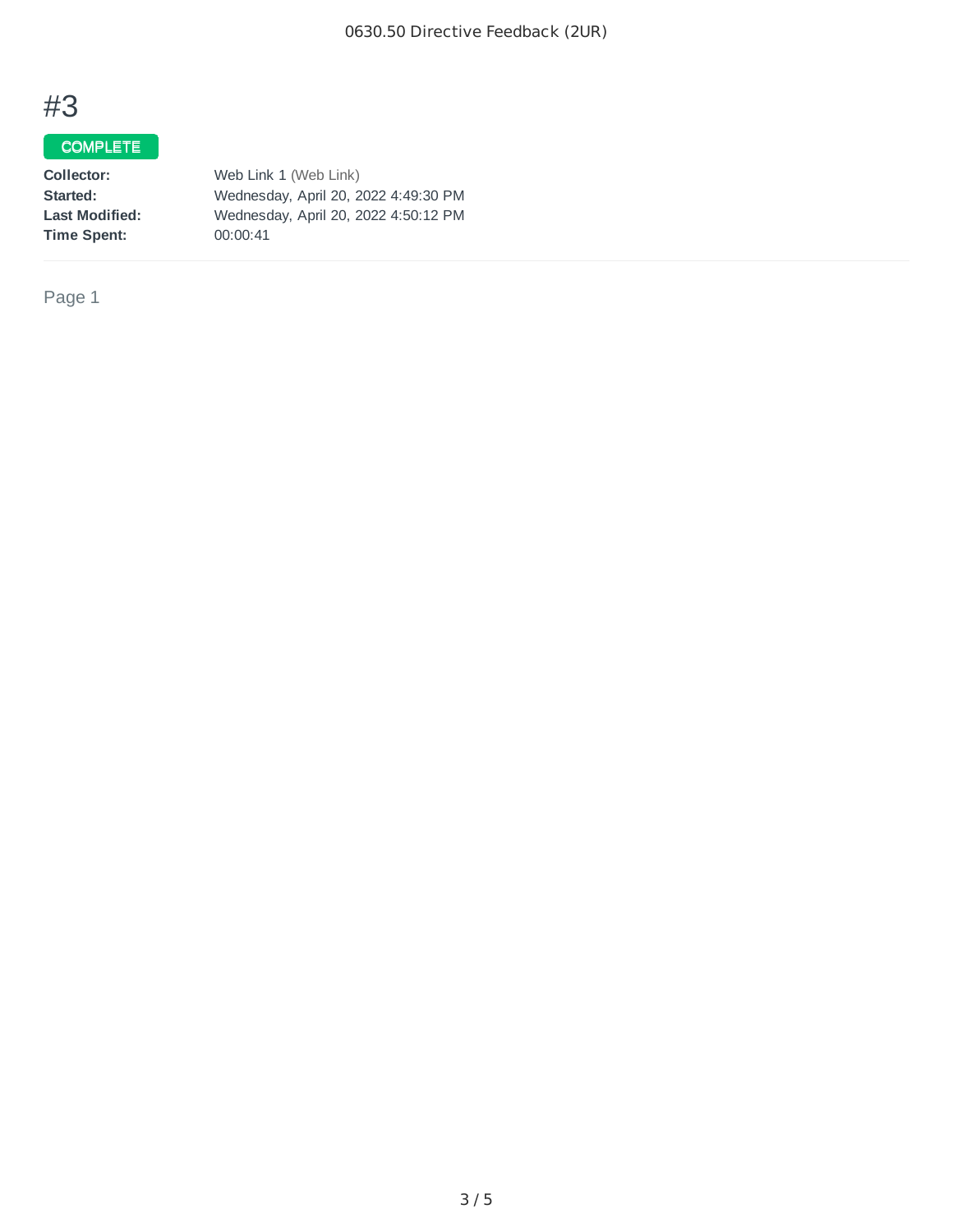#### **Q1**

Please provide feedback for this directive

#### COMMENTS ON FORCE, MEDICAL AND PROCEDURAL JUSTICE DIRECTIVES, APRIL 2022

To Chief Lovell, Capt. Parman, Lieutenant Morgan, PPB Policy Analysts, Compliance Officer/Community Liaison Team, Portland Committee on Community Engaged Policing, US Dept. of Justice, Citizen Review Committee and the Portland Police Bureau:

Below are comments from Portland Copwatch (PCW) on the Directives posted for review in mid March which focus on force, medical aid and procedural justice < http://www.portlandoregon.gov/police/59757 >. The Force policy (1010.00) was split up to once again remove "Less Lethal" Weapons (now 1015.00, was 1050.00), after being integrated just five years ago in 2017. Force reporting now has its own policy (910.00). Parts of the Force policy about medical aid were moved into the specific Directive on that topic (630.50). We made comments on the Force policy in January 2021. The procedural justice policy is new.

We note up front that, although we only found it in once place, the Bureau has finally heeded our advice to distinguish between deescalation prior to using force and lowering the amount of force being used on a person. The latter is now referred to as "reactive deescalation." However this distinction has not been added to the Definitions section of Directive 1010.00.

We also noticed there are fewer references to weapons as "tools" in these directives, with the exception of the definition of "Less Lethal Weapon" in three policies and one other use in 1015.00. As we have noted before "these items are all designed to kill, harm, wound, or physically coerce people to follow police orders, not items used to open paint cans or build shelters for houseless people."

Unfortunately, the major revisions to 1010.00 almost make the redline version meaningless for purposes of comparison. Entire sections are crossed out but reappear in other places in that Directive, and the parts that were moved to new Directives show no indication where changes were made since those policies are being treated as "new." That said, after laborious line-by-line comparisons, PCW is re-stating many of its previous comments and adding new ones based on significant changes being proposed.

As usual, we ask the Bureau to give different labels to all of the major sections of the Directives, such as the Definitions, Policy and Procedure sections. Our comments refer to the Procedure section unless otherwise noted.

#### DIRECTIVE 630.50 MEDICAL AID

(not previously commented on, but comments here from 1010 review, January 2021)

Still Bogus Science: As noted repeatedly in the past, Portland Copwatch does not find the Bureau's argument persuasive that the DOJ authorized use of the phrase "excited delirium" (Section 3.1.3, requiring EMS to be called), because it is a "term of art" so can remain in the policy. "Excited delirium" is not defined in the Directive, is not a medically accepted term, and was objected to by others in the community other than Portland Copwatch. Taser International (now Axon) uses this term to explain why hundreds of people have died since 2002 after being struck by their allegedly safe electroshock weapons. If there are certain conditions or behaviors the Bureau is trying to describe, those should be listed.

A Huge Step Forward: PCW is very appreciative that new language allows people injured at protests to seek medical aid from "noncertified medics" (Section 3.8.1.1) without interference (3.8.1.2). Of course a better route would be to not have people being injured by "chemical incapacitants, Kinetic Impact Projectiles or sound devices" (3.8.1). On that note, the description of police using these weapons uses the term "lawful," which is something which cannot be determined on scene and should not be decided by the offending officers; that word should be removed.